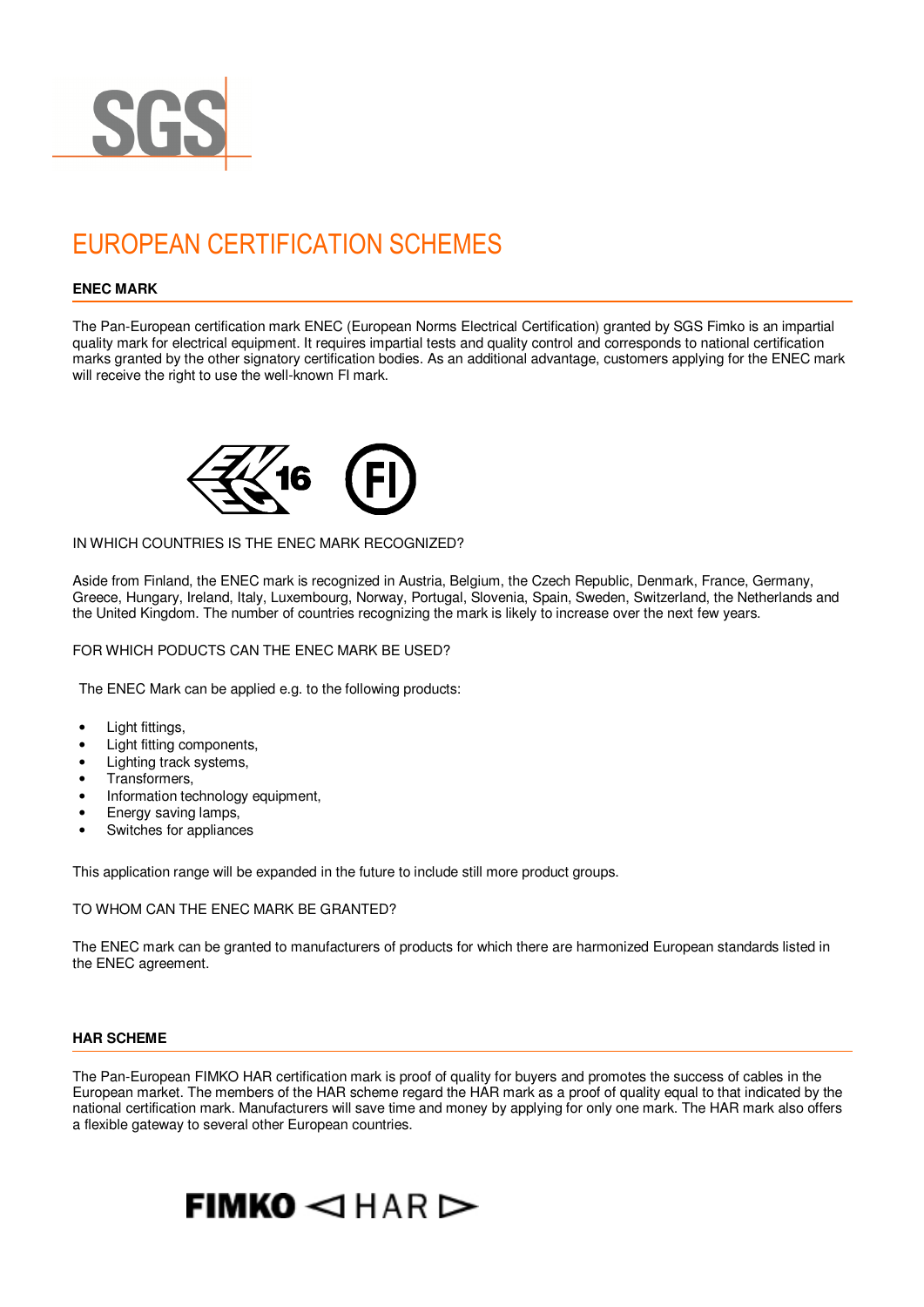

# WHICH COUNTRIES RECOGNIZE FIMKO-HAR?

Besides Finland, the following countries are members of the HAR scheme: Austria, Belgium, Czech Republic, Denmark, France, Greece, Hungary, Italy, Germany, The Netherlands, Norway, Poland, Portugal, Sweden, Switzerland, Spain, Turkey and the United Kingdom. SGS Fimko is the Finnish certification organization. A FIMKO HAR license gives a product added value in many other countries where the license is recognized. In the European Union, a HAR certificate is a reliable basis for CE marking with regard to safety requirements.

# WHAT IS A HARMONIZED DOCUMENT?

The name of the Pan-European FIMKO-HAR certification mark comes from the word harmonization. 'Harmonized specification', the wording used in the HAR Scheme, refers to HD document (HD standard) or an EN document (EN standard) confirmed by the European standardization organization in the electrical sector (CENELEC).

# TO WHOM CAN THE FIMKO HAR MARK BE GRANTED?

The right to use the HAR mark (HAR license) can only be granted to manufacturers located in a CENELEC country.

FOR WHICH PRODUCTS CAN THE FIMKO HAR MARK BE GRANTED?

- PVC-insulated cables voltage-rated up to and including 450/750V, standard HD 21
- Rubber-insulated cables voltage-rated up to and including 450/750V, standard HD 22
- Flexible cables for lifts, standard EN 50214
- Circular rubber-insulated lift cables for normal use, standard HD 360 S2
- Mineral-insulated cables with a rated voltage not exceeding 750 V, standard HD 586.

The HAR agreement is not valid for cables for which there is no testing standard or the testing standard for which has not been confirmed as an HD standard.

# **GS MARK**

The GS mark (Geprüfte Sicherheit = tested safety) granted by SGS Fimko is a well-known and respected impartial certification mark indicating the safety and quality of a product. The GS mark verifies to the consumer that the product is tested and certified according to the German Act GPSG (Geräte- und Produktisicherheitgesetz = Equipment and Product Safety Act).The GS mark can only be used on products that have a valid GS certificate granted by SGS Fimko. Information about safe electrical equipment may be obtained from SGS Fimko's register of certified products.